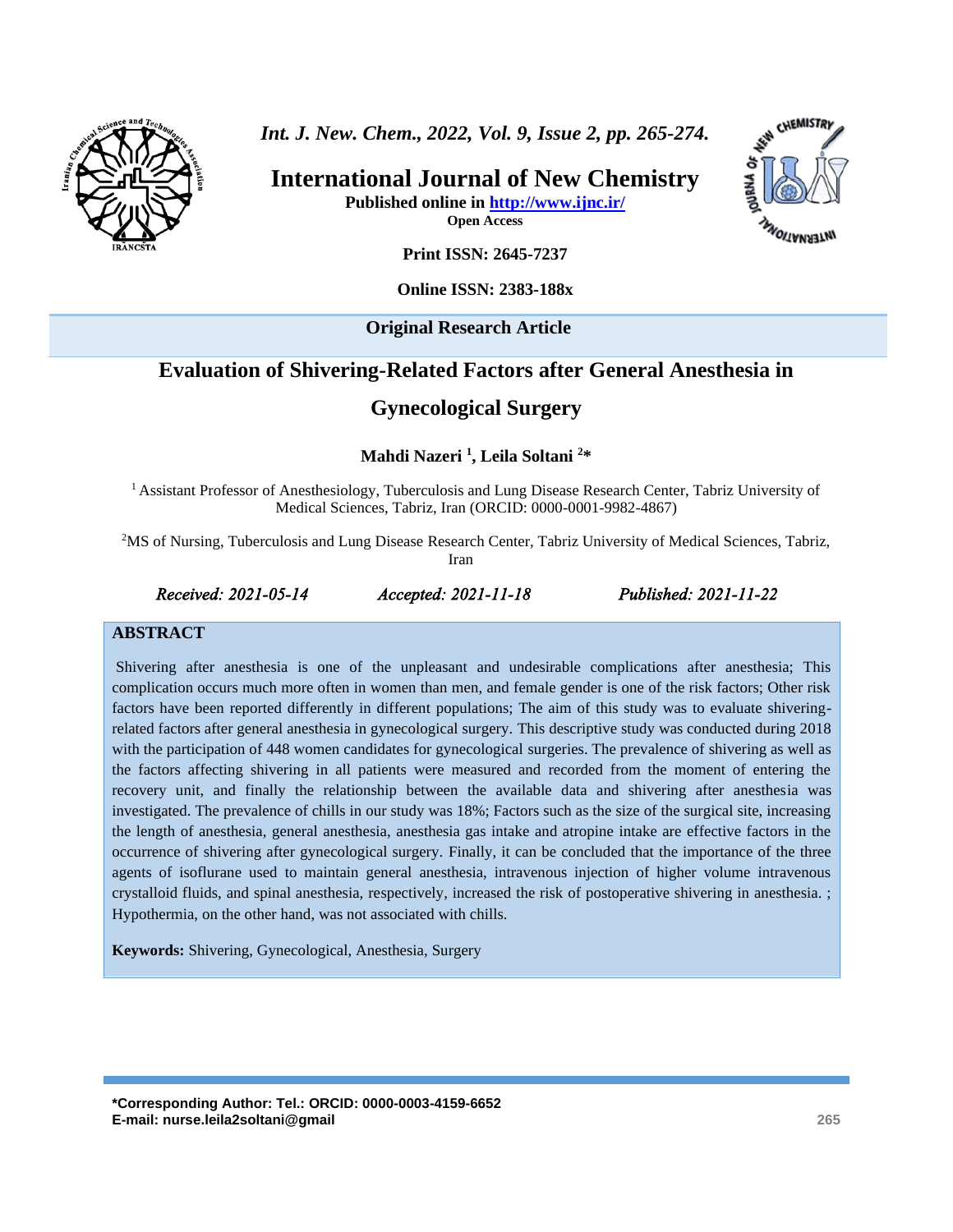#### **Introduction**

Shivering after anesthesia are involuntary muscle movements and contractions that the patient is unable to control. It is easy to see and diagnose, and if left untreated may last for minutes or even hours after surgery (1). Postoperative chills, such as nausea and vomiting, are unpleasant side effects of anesthesia, and although the cause is still unknown, the side effects are well known (2).

Shivering is a distressing experience and many patients even remember it for years after surgery (3). Increased tissue oxygen consumption and carbon dioxide production, increased minute ventilation, tachycardia, hypertension, and decreased intravenous blood oxygen saturation are other potential side effects that can be problematic in people with coronary artery disease and patients with limited pulmonary storage. In addition, chills can increase intracranial pressure and intraocular pressure, exacerbate postoperative pain by stretching the surgical incision, and interfere with patient monitoring (4).

The prevalence of shivering after anesthesia is 5 to 65% and hypothermia, age, methods and drugs of anesthesia, extent and duration of surgery play an important role in its occurrence (5). In addition, the prevalence and factors affecting the prevalence of this complication are different between men and women, which may be related to hormonal changes in women. Knowing more about the clinical factors associated with postoperative shivering can help an anesthesiologist treat or prevent this unpleasant complication. To the best of our knowledge, few studies have been published on the prevalence of shivering after anesthesia in female patients, especially in Iran, and comprehensive information is not available (6). The aim of this study was to determine the prevalence of shivering after gynecological surgery and possible clinical factors related to its prevalence including age, surgery, anesthesia, central body temperature and venous fluids were also reported.

#### **Methods**

*Study design:* After the approval of the hospital ethics committee and obtaining informed consent from patients, this descriptive study was performed during 2018 in the operating room of Al-Zahra Hospital (Tabriz University of Medical Sciences) with the participation of 448 women after anesthesia. Sampling in this study was available and the participants in the study were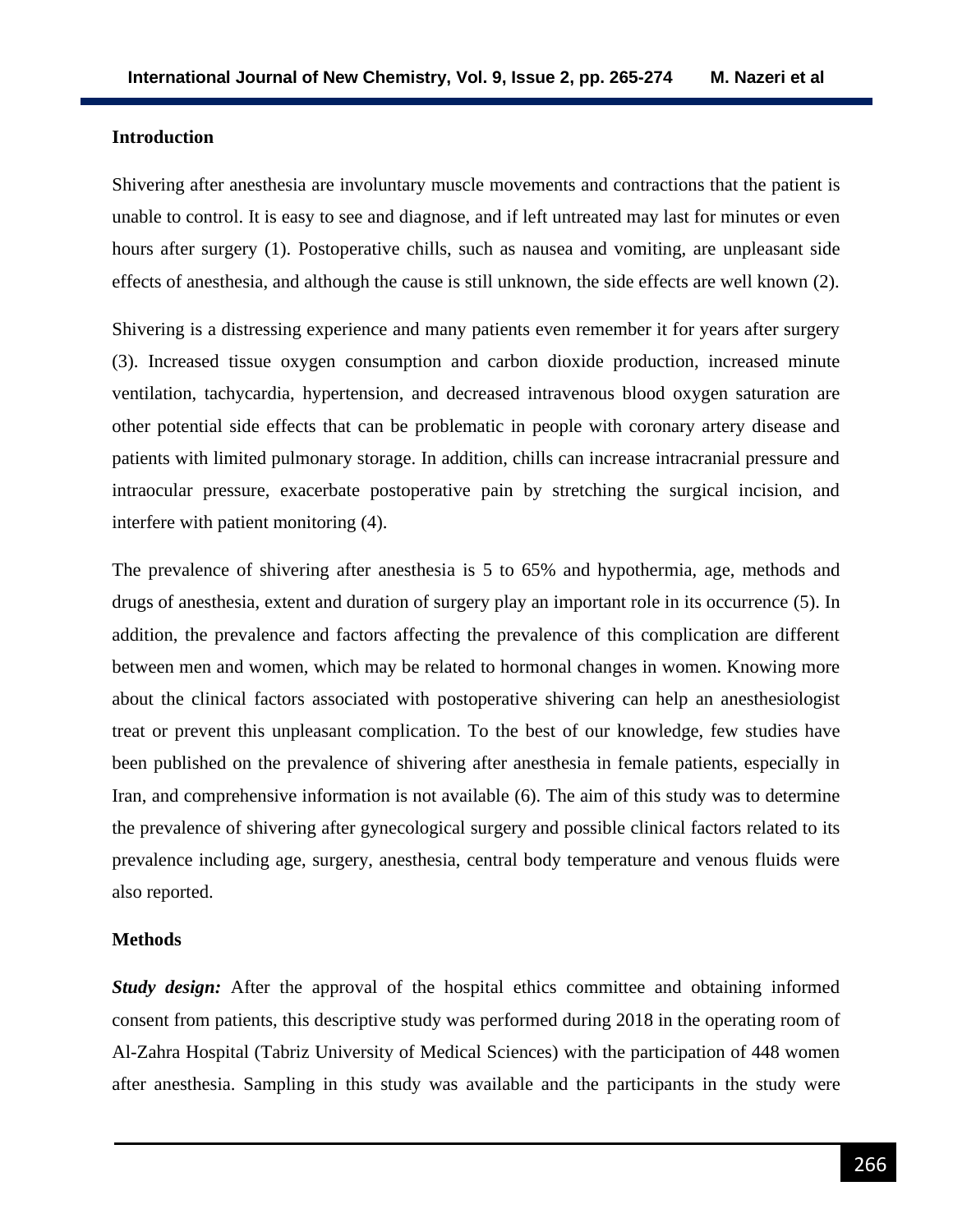evaluated according to the inclusion and exclusion criteria of the study. , 384 patients were counted and considering the 20% chance of losing the sample, finally 448 patients were included in the study.

*Inclusion and Exclusion Criteria:* Women who are classified as group one and two according to the American Society of Anesthesiology and undergo one of the three methods of general anesthesia, spinal cord, or palliative anesthesia as emergency and non-emergency. Entered the study; Exclusion criteria were: Patients who required mechanical ventilation of the lungs before or after surgery. Patients who underwent surgery with local anesthesia only. Patients with fever, infection, septic, patients transferred from the operating room to the intensive care unit.

*Methods:* Information about the characteristics, surgery, anesthesia, central body temperature and intravenous fluids of patients were also recorded. During the study, the average temperature of the operating and recovery rooms was 22 degrees Celsius and no physical or pharmacological intervention was performed before the onset of chills. During anesthesia, short-acting venous opioids were used and, if necessary, the last dose of short-acting intravenous opioids was given 45 minutes after the operation. Patients did not receive morphine and pethidine. Patients' central body temperature was measured before the onset of anesthesia (TB) and at the entrance to the recovery room (TR) through the external ear canal by tympanic membrane thermometer using a Ri thermo riester infrared multifunction thermometer. After the anesthesia, the patients were transferred to the recovery room and were evaluated for shivering by one of the anesthesia team specialists or anesthesia technicians with 3 years or more experience. Shivering was defined as the onset of tremors and involuntary muscle contractions in the head and face, torso, limbs, or throughout the body that were easily visible and could not be controlled by the patient and lasted more than 1 minute. In cases that did not occur until the patient recovered from the tremor recovery, it was recorded as no tremor. In cases of chills, patients were covered with a blanket and warmed, and if the chills did not stop, 20 to 25 mg of intravenous pethidine was injected. Due to the possibility of human error and clinical disagreement in measuring the severity of shivering in this study, the severity of shivering was not evaluated.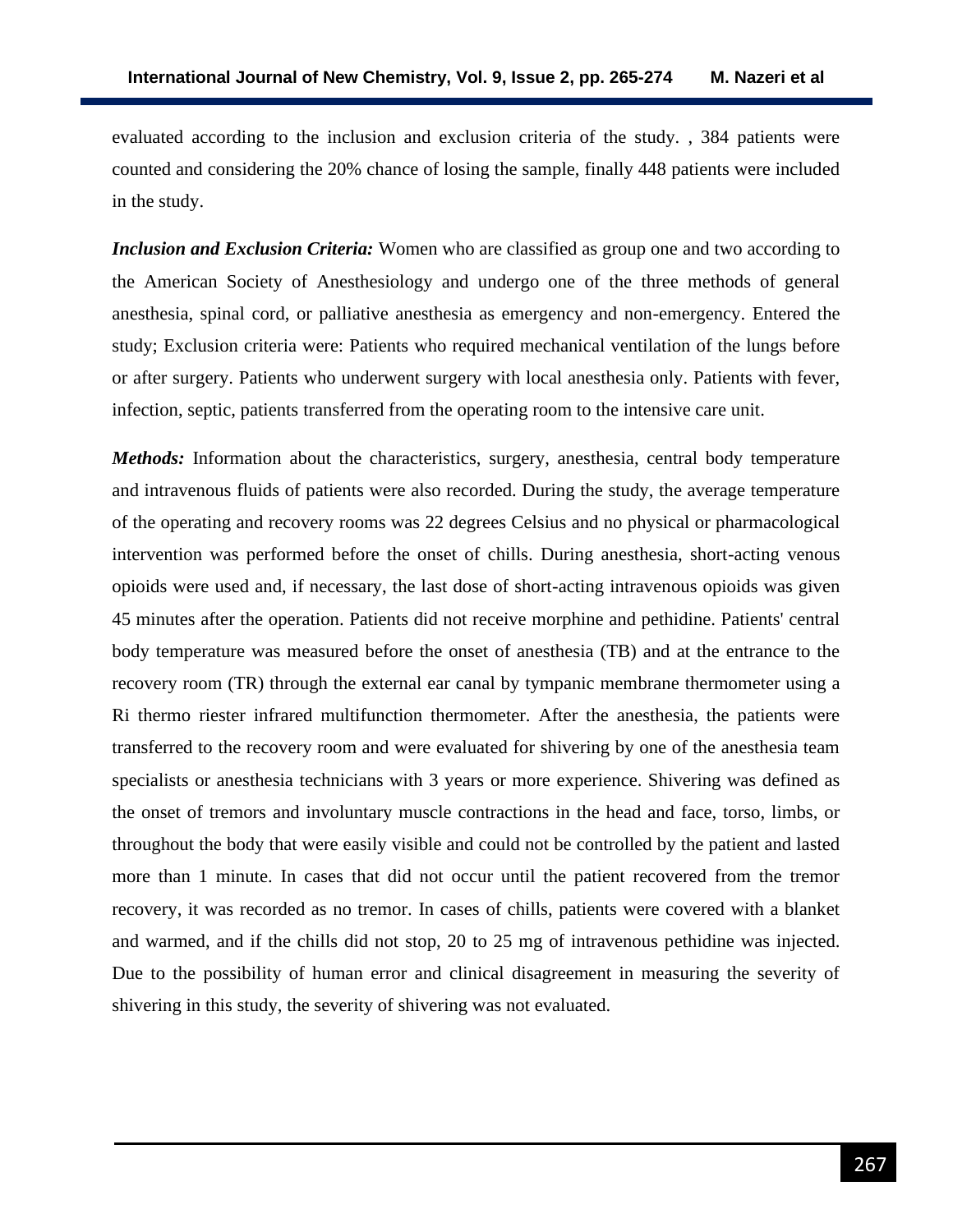#### **Data analysis**

Data were analyzed using SPSS software version 20. Chi-Square test was performed for rank variables and analysis of variance and T-test were performed for continuous variables. In cases where analysis of variance was significant, Tukey test was used for double comparisons. Logistic regression analysis was performed to determine the variables that were effective in predicting shivering. p-value less than 0.05 was considered significant.

### **Ethical considerations**

This study has been approved by the ethics committee of Tabriz University of Medical Sciences. Written informed consent was obtained from all participants in the study. No fees were charged to patients for participating in the study, and the available information was recorded with the utmost honesty.

## **Results**

The mean age, weight and height of study participants were  $31.51 \pm 3.49$ , 65.59  $\pm 6.12$  and 161.36 $\pm$ 10.41, respectively. The mean length of surgery was 81.33  $\pm$ 12.29 minutes. General balance anesthesia was performed in 75.2%, spinal anesthesia in 18.5% and palliative anesthesia in 6.3% of participants. The only halogenated anesthetic gas used was isoflurane, and in all patients' intravenous fluids injected intraoperatively were crystalloid and kept at operating room temperature. Surgeries included major procedures (including cesarean section, hysterectomy and laparotomy), moderate procedures (including ovarian cyst surgeries, hernia repair, cystorectocele repair, appendectomy and laparoscopy) and small procedures (including diagnostic and therapeutic curettage and cystoscopy). Since only 5 patients received premedication before the operation, this variable was not statistically tested. In general anesthesia, balance for induction and maintenance of anesthesia is a balanced combination of intravenous anesthetic drugs (including midazolam, thiopental sodium or propofol), short-acting intravenous drugs (including fentanyl or sufentanil or alfentanil), anesthetic inhaled gases, and N2 Intramuscular agents (including atracurium or succinylcholine) and a combination of atropine with neostigmine or intravenous prostigmine were prescribed to relieve muscle relaxation. Patients under palliative anesthesia received small, sedative doses of short-acting intravenous drugs, including thiopental,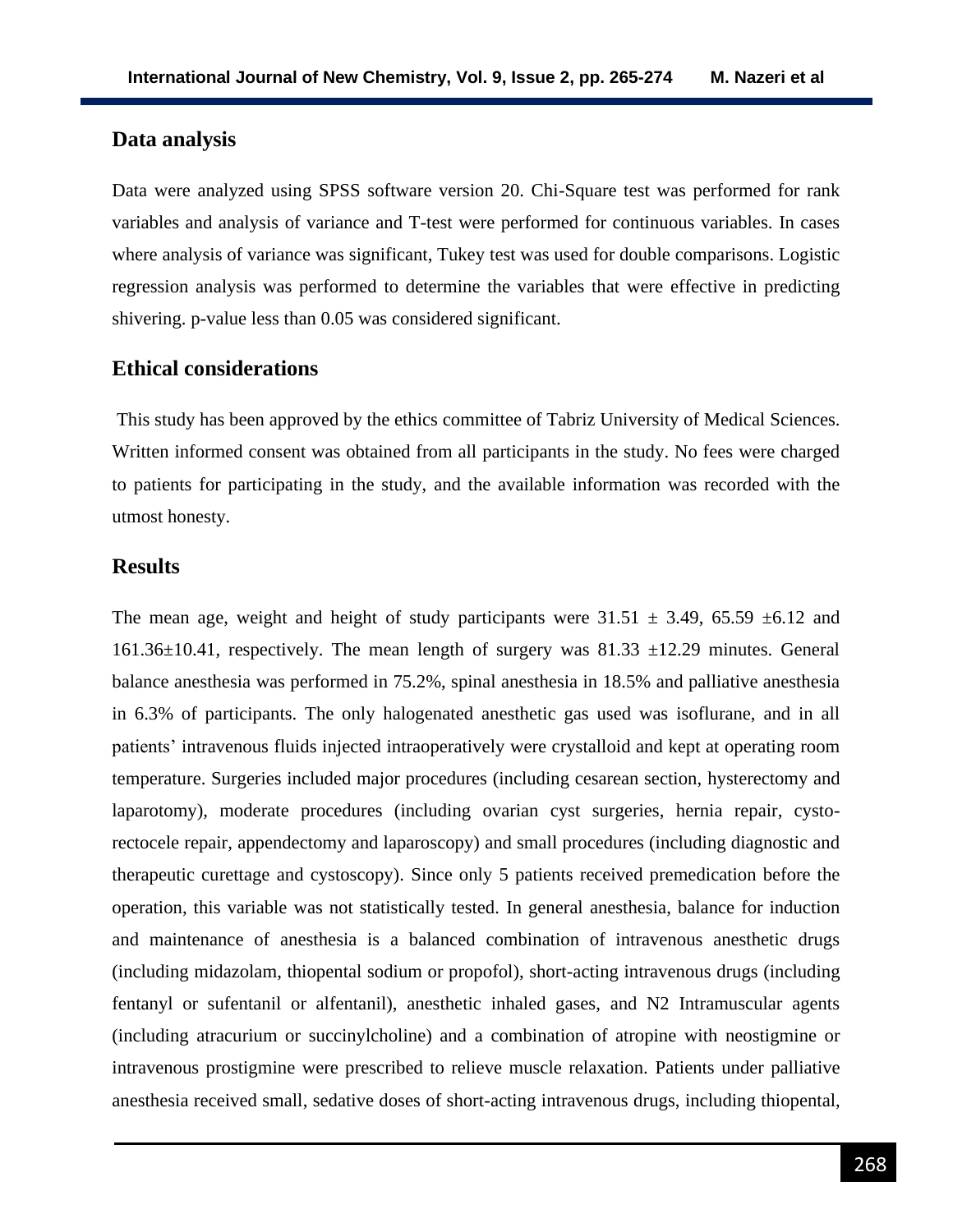midazolam, fentanyl, sufentanil, or alfentanil. In spinal anesthesia, depending on the type of surgery, marcaine was injected through the spinal needle No. 25 in the lumbar region. 18.5% of patients developed shivering after anesthesia. There was no significant difference between patients with and without chills in terms of age, weight, length of operation, temperature, emergency and non-emergency surgery, transfusion and previous anesthesia history (Table 1), but their differences in terms of scope of operation, volume Intravenous crystalloids, anesthesia methods and general anesthetic drugs were significant (Table 2). As shown in Table 2, the prevalence of shivering in palliative anesthesia was significantly lower than general and spinal anesthesia ( $p = 0.001$ ), but there was no significant difference between general and spinal anesthesia (0).  $632 = p$ ). The prevalence of shivering in small surgeries was significantly lower than in large and medium surgeries ( $p = 0.002$ ) but the difference between large and medium surgeries was not significant ( $p = 0.831$ ). TR was similar in large, medium and small surgeries ( $p$ )  $= 0.683$ ). Also, in patients who received isoflurane and atropine, there was no significant difference compared to the group who did not receive them ( $p = 0.227$ ). TR in patients receiving palliative anesthesia was significantly higher than the other two methods of anesthesia ( $p =$ 0.001) but was the same in both general and spinal anesthesia ( $p = 0.688$ ). Palliative anesthesia was significantly used in small, medium and large surgeries ( $p = 0.002$ ) and the volume of venous crystalloids was significant in large, medium and small surgeries ( $p = 0.001$ ). Logistic regression was one of the factors that had a significant effect on the incidence of shivering after anesthesia. they give.

| Variable     |           | With shivering (83) | Without shivering $(365)$ | P Value |
|--------------|-----------|---------------------|---------------------------|---------|
| Age          | Mean      | $30.89 \pm 3.59$    | $31.66 \pm 3.25$          | 0.50    |
|              | $15-40$   | 20%                 | 80%                       | 0.156   |
|              | $40 - 61$ | 13.5%               | 86.5%                     |         |
| weight       |           | $66.01 \pm 6.41$    | $65.15 \pm 6.41$          | 0.1     |
| height       |           | $163.95 \pm 10.74$  | $158.85 \pm 10.40$        | 0.188   |
| Surgery time | Mean      | $80.25 \pm 12.14$   | $83.03 \pm 12.01$         | 0.188   |

**Table 1:** Distribution of clinical factors related to gynecological surgery by presence or absence of shivering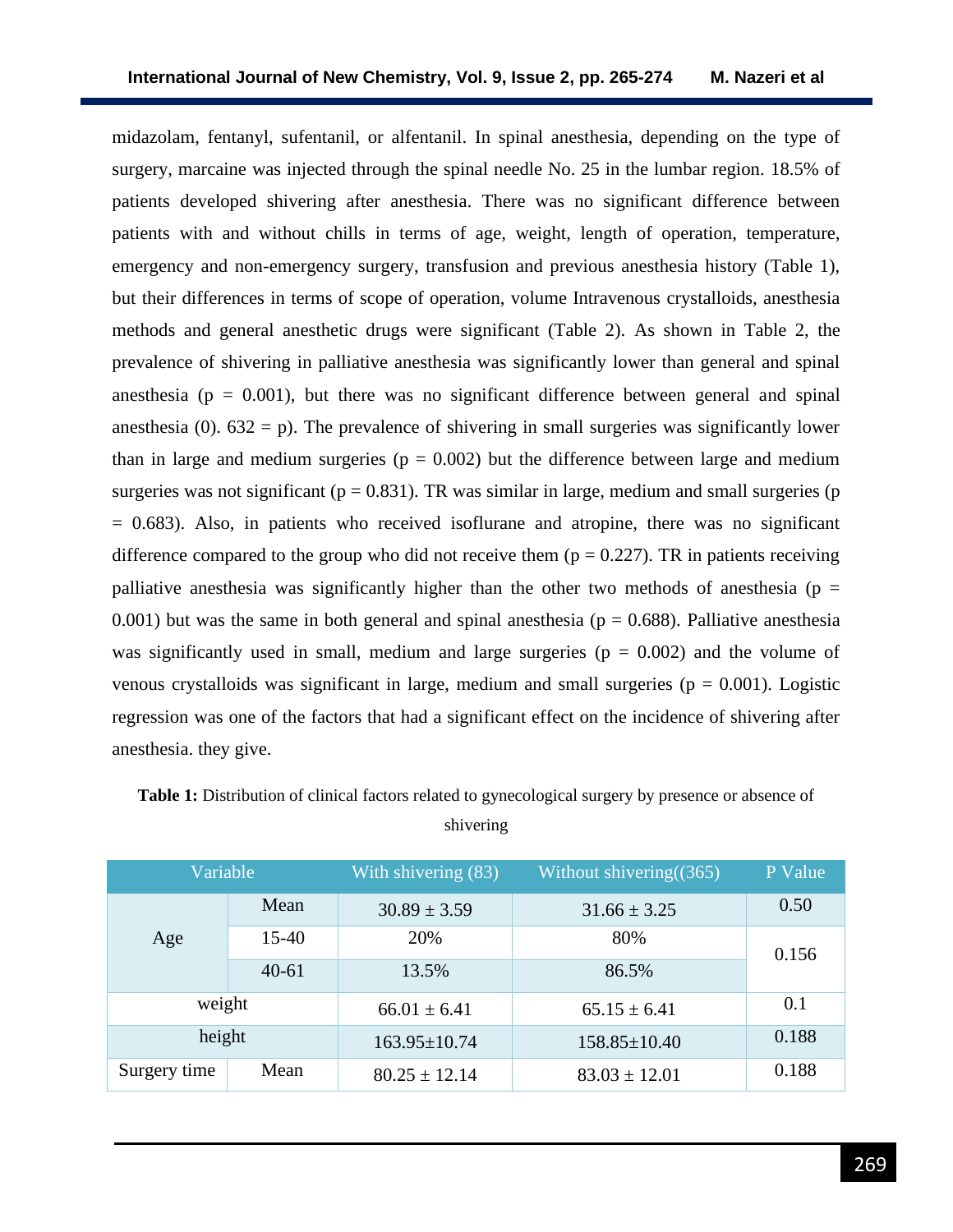|              | $<$ 40 Min   | 19.4%            | 80.6%            |       |
|--------------|--------------|------------------|------------------|-------|
|              | $>40$ Min    | 14.5%            | 85.5%            | 0.188 |
|              | Elective     | 17%              | 83%              |       |
| Surgery Type | Emergency    | 21.8%            | 78.2%            | 0.220 |
| Temperatures | Preoperative | $36.21 \pm 0.91$ | $36.25 \pm 0.95$ | 0.786 |
|              | Recovery     | $35.74 \pm 0.78$ | $35.85 \pm 0.75$ | 0.4   |
| <b>Blood</b> | Yes          | 16.7%            | 83.3%            | 0.726 |
| Transfusion  | no           | 18.8%            | 81.3%            |       |
| Previous     | Yes          | 16%              | 84%              | 0.342 |
| Anesthesia   | no           | 19.8%            | 80.2%            |       |

**Table 2:** Distribution of factors related to anesthesia methods and drugs in gynecological surgery by presence or absence of shivering

| Variable              |         | With shivering(83) | Without shivering $(365)$ | P Value |
|-----------------------|---------|--------------------|---------------------------|---------|
| Anesthesia<br>Methods | General | 19.3%              | 80.7%                     | 0.001   |
|                       | Spinal  | 21.7%              | 78.3%                     |         |
|                       | Relief  | 0%                 | 6.3%                      |         |
| Surgery size          | Major   | 21.3%              | 78.7%                     | 0.002   |
|                       | medium  | 22.6%              | 77.4%                     |         |
|                       | Little  | 5%                 | 95%                       |         |
| Isoflurane            | Yes     | 24.2%              | 75.8%                     | 0.001   |
|                       | No      | 8.5%               | 91.5%                     |         |
| N2O                   | Yes     | 21.3%              | 78.7%                     | 0.018   |
|                       | No      | 6.5%               | 93.5%                     |         |
| Atropine              | Yes     | 21.6%              | 78.4%                     | 0.02    |
|                       | no      | 8.5%               | 91.5%                     |         |
| Previous              | Yes     | 16%                | 84%                       | 0.342   |
| Anesthesia            | no      | 19.8%              | 80.2%                     |         |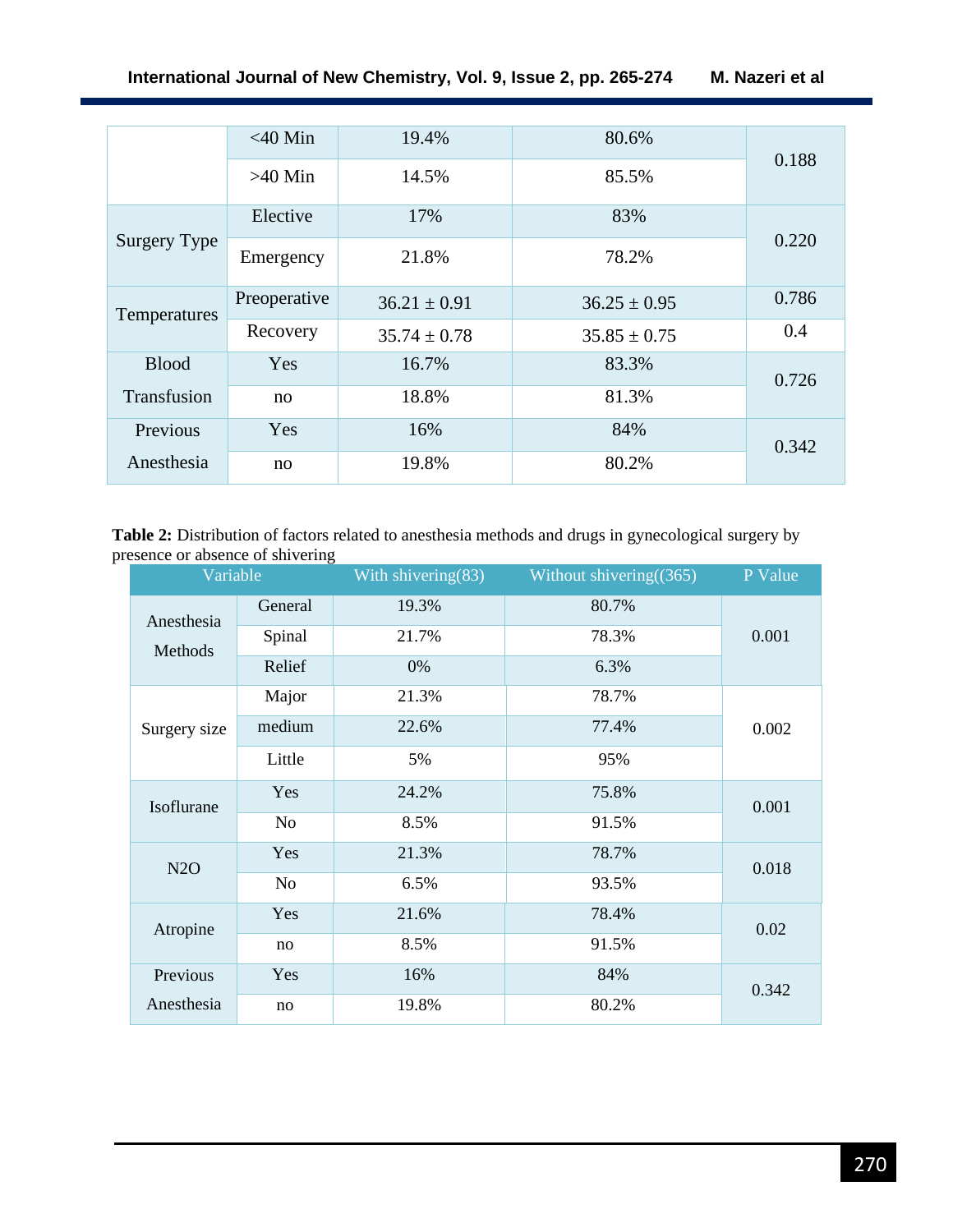### **Discussion**

The overall prevalence of shivering after anesthesia has been reported in a wide range of 5 to 65% and different and sometimes contradictory results have been presented about the prevalence and related factors. The findings of this study also confirm some of the results of previous research and others are contradictory. In this study, the prevalence of shivering after anesthesia in women was 18.8%. A study conducted in this field has halved the prevalence of shivering in head and neck, orthopedic and general surgeries in female patients compared to men. Possible reasons for the difference in the extent and factors associated with the prevalence of chills in men and women may be related to hormonal changes in women. For example, they have seen that women respond to shivering treatment earlier than men after anesthesia, and they feel cold after treatment (7-10). Although the most common cause of post-anesthesia shivering is a slight drop in patients' core body temperature during anesthesia; But in some studies, hypothermia has not always been associated with chills. In the present study, although all female patients had mild hypothermia, no shivering occurred in all of them. In line with our findings, similar studies in this area are consistent  $(11,12)$ . Other studies have shown that the rate of decrease in core body temperature is the same in patients with and without chills. Also, electromyographic studies performed on women during recovery from isoflurane anesthesia did not confirm the hypothesis that post-anesthesia tremor is the body's natural response to cold; Another study found that central body temperature was the only factor associated with chills and severity in female patients recovering from general anesthesia. Some studies have also shown that the central body temperature was lower in patients with chills than in patients without chills (13-15). Unlike previous studies, in our study, the length of time surgery and anesthesia and whether emergency surgery or non-emergency surgery was not associated with chills. While injecting higher volumes of intravenous crystalloids increased the prevalence of chills. In the present study, large and medium surgeries, general and spinal anesthesia, use of isoflurane and N2O anesthetic gases to maintain general anesthesia, and use of atropine and prostigmine to relax laxity (16,17). Muscles were associated with an increased incidence of chills after anesthesia. On the other hand, our results, like other studies, showed that atropine and the anesthetic isoflurane predispose the patient to shivering after anesthesia (18). Limited studies have examined the association between palliative anesthesia and the occurrence of chills, and some have found no association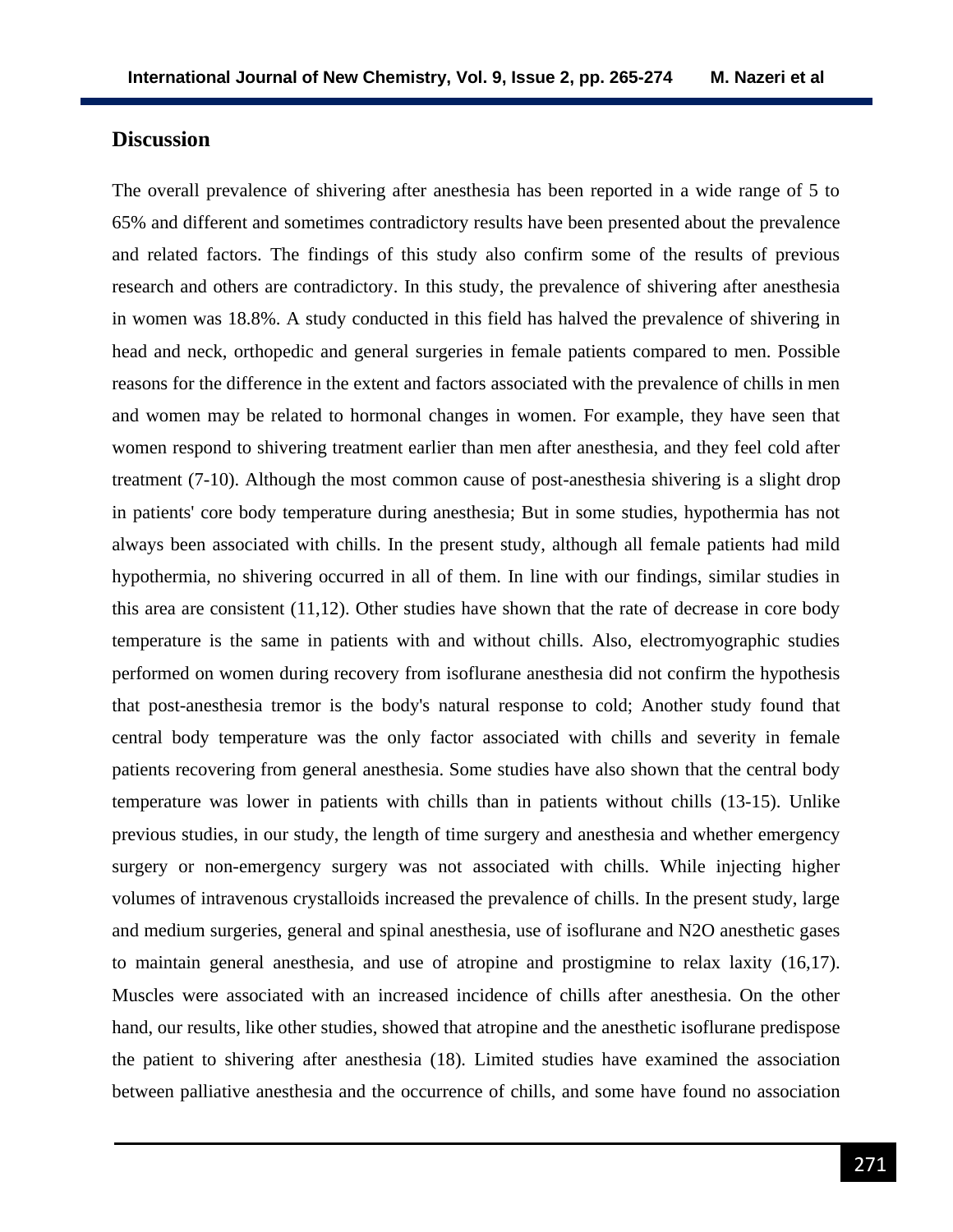between postoperative relief and chills. On the other hand, our study similar to a number of previous studies showed that the prevalence of shivering with general and spinal anesthesia is significantly higher than palliative anesthesia. Our findings indirectly support the evidence that the onset of shivering after anesthesia is inversely related to the patient's level of consciousness. Are used together. Our results in indirect confirmation of this theory also showed a higher prevalence of shivering in large and medium surgeries compared to small surgeries. One possible explanation is that these surgeries are usually more complex and invasive and cause more severe tissue damage. Damaged tissue may also release febrile substances that cause chills after surgery by raising the body's normal temperature. In addition, in longer and more invasive surgeries, the plasma concentration of interleukin-6 is often higher than in shorter-term surgeries, which in turn stimulates the thermoregulatory system and raises body temperature after surgery. Interestingly, the higher volume of venous crystalloids, which was one of the three main causes of shivering in this study, was higher than average in large surgeries and more than small in moderate surgeries.

## **Limitation**

The limitations of this study are the uniqueness of this research and different methods of anesthesia with different doses performed by different anesthesiologists for patients.

## **Conclusion**

Finally, it can be concluded that the importance of the three agents of isoflurane used to maintain general anesthesia, intravenous injection of higher volume intravenous crystalloid fluids, and spinal anesthesia, respectively, increased the risk of postoperative shivering in anesthesia. ; Hypothermia, on the other hand, was not associated with chills.

#### **References**

- 1. S. Quinn, Plastics Additives and Compounding, 3, 16 (2001).
- 2. R.L. Heck, W.J. Peascoe, Blowing Agents, Encyclopedia of polymer science and technology, John Wiley & Sons Inc,  $(2011)$ .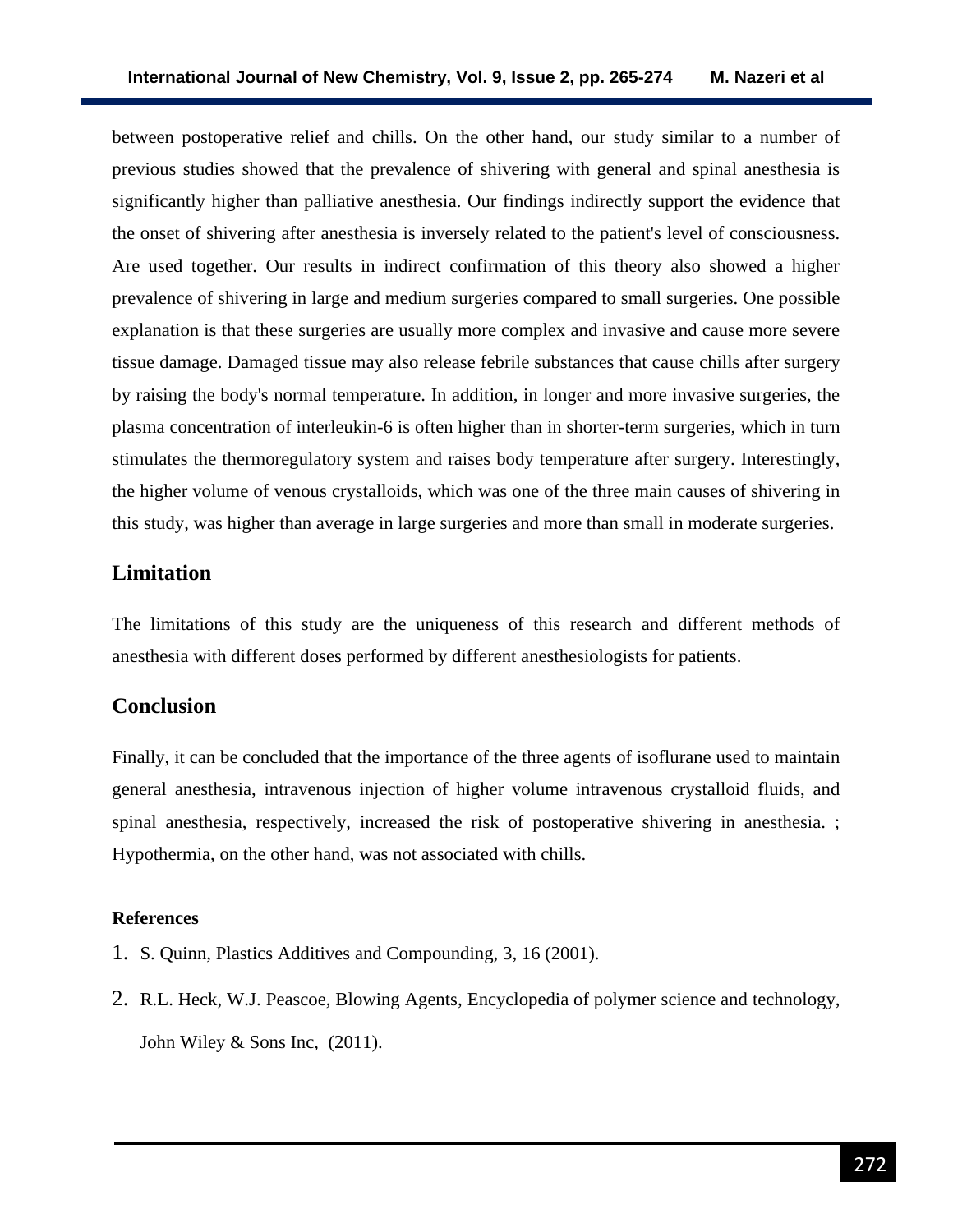- 3. H.W. Engels, H.J. Weidrnhaupt, M. Pieroth, W. Hofmann, K.H. Menting, T. Mergenhagen, R. Schmoll, S. Uhrlandt, Rubber, Chemicals and Additives, Ullmann's Encyclopedia of Industrial Chemistry, Wiley-VCH Verlag GmbH & Co. KgaA. (2011).
- 4. G.L.A Sims, H.A.S. Jaafar, *J. Cell. Plast.*, 30, 175 (1994).
- 5. H. Hurnik, M. Finzenhagen, W. Jeblik, "New blowing agent combination based on azodicarbonamide, productive thereof and use thereof for foaming polymers", US Patent 4714568 (1987).
- 6. H. Motokawa, T. Hayashi, H. Kohara, "Process for the preparation of azodicarbonamides modified with metallic compounds," US Patent 3876622 (1975).
- 7. Gh. Bakeri, M. Rahimnejad, *Chem. Ind. Chem. Eng. Q.*, 19, 273 (2013),
- 8. T.H. Newby, J.M. Allen, "Preparation of hydrazodicarbonamide", US Patent 2692281. (1954).
- 9. J. Miller, B.J. Needham, "Process for the production of hydrazodicarbonamide and azodicarbonamide," GB Patent 1311480 (1973).
- 10.Y. Hiroaki, M. Satoshi, K. Junichi, I. Makoto, A. Takayoshi, H. Yoshimitsu, "Preparation of hydrazodicarbonamide", JP Patent 53056619 (1978).
- 11.C.H. Lee, S.J. Han, Method for synthesizing hydrazodicarbonamide, US Patent 6635785B1 (2003).
- 12.C.H. Lee, S.J. Han, "Method for preparing hydrazodicarbonamide using biuret as starting material", US Patent 7465828 (2008).
- 13.H.G.C. Fairweather, "Preparation of hydrazodicarbonamide and azodicarbonamide," GB Patent 1146233, (1969).